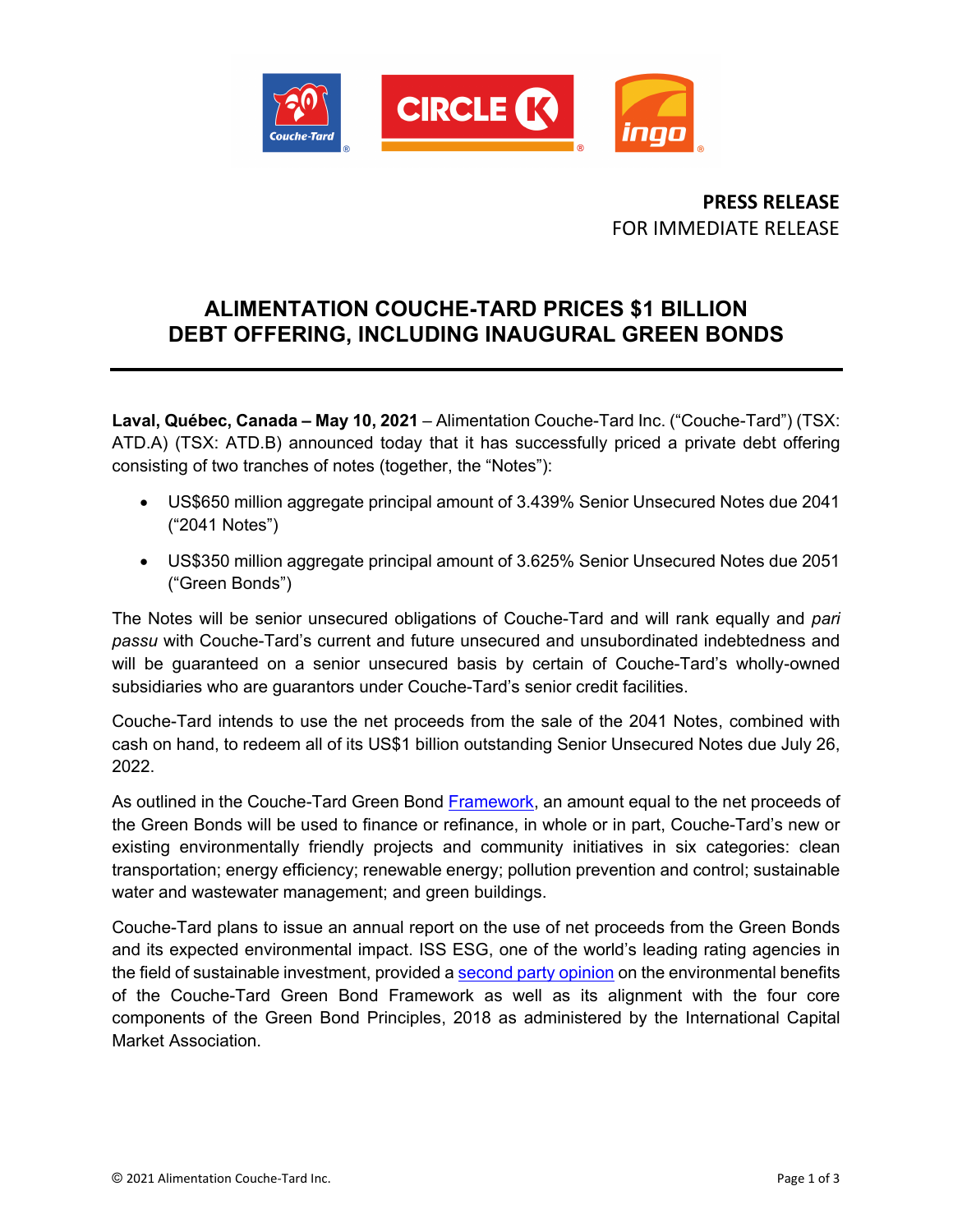

The private offering is exempt from the registration requirements of the U.S. Securities Act of 1933, as amended (the "Securities Act"), and is expected to close on or about May 14, 2021, subject to satisfaction of customary closing conditions.

The Notes will be offered in the United States only to persons reasonably believed to be qualified institutional buyers in reliance on the exemption from registration set forth in Rule 144A under the Securities Act, and outside the United States to non-U.S. persons in reliance on the exemption from registration set forth in Regulation S under the Securities Act. The Notes have not been registered under the Securities Act, or the securities laws of any state or other jurisdiction, and may not be offered or sold in the United States without registration or an applicable exemption from the Securities Act and applicable state securities or blue sky laws and foreign securities laws.

This press release shall not constitute an offer to sell, or the solicitation of an offer to buy, any securities, nor shall there be any sales of the Notes in any jurisdiction in which such offer, solicitation or sale would be unlawful.

## **About Alimentation Couche-Tard Inc.**

Couche-Tard is a global leader in convenience and fuel retail, operating in 26 countries and territories, with more than 14,200 stores, of which approximately 10,800 offer road transportation fuel. With its well-known Couche-Tard and Circle K banners, it is the largest independent convenience store operator in terms of the number of company-operated stores in the United States and it is a leader in the convenience store industry and road transportation fuel retail in Canada, Scandinavia, the Baltics, as well as in Ireland. It also has an important presence in Poland and Hong Kong. Approximately 135,000 people are employed throughout its network.

## **Contacts:**

**Investor Relations** Jean Marc Ayas Manager, Investor Relations Tel: (450) 662-6632, ext. 4619 [investor.relations@couche-tard.com](mailto:investor.relations@couche-tard.com)

**Media Relations** Lisa Koenig Head of Global Communications Tel: (450) 662-6632, ext. 6611 [communication@couche-tard.com](mailto:communication@couche-tard.com)

## **Forward-Looking Statements**

The statements set forth in this press release, which describes Couche-Tard's objectives, projections, estimates, expectations or forecasts, may constitute forward looking statements within the meaning of securities legislation. Positive or negative verbs such as "believe", "can", "shall", "intend", "expect", "estimate", "assume" and other related expressions are used to identify such statements. Couche-Tard would like to point out that, by their very nature, forwardlooking statements involve risks and uncertainties such that its results, or the measures it adopts, could differ materially from those indicated in or underlying these statements, or could have an impact on the degree of realization of a